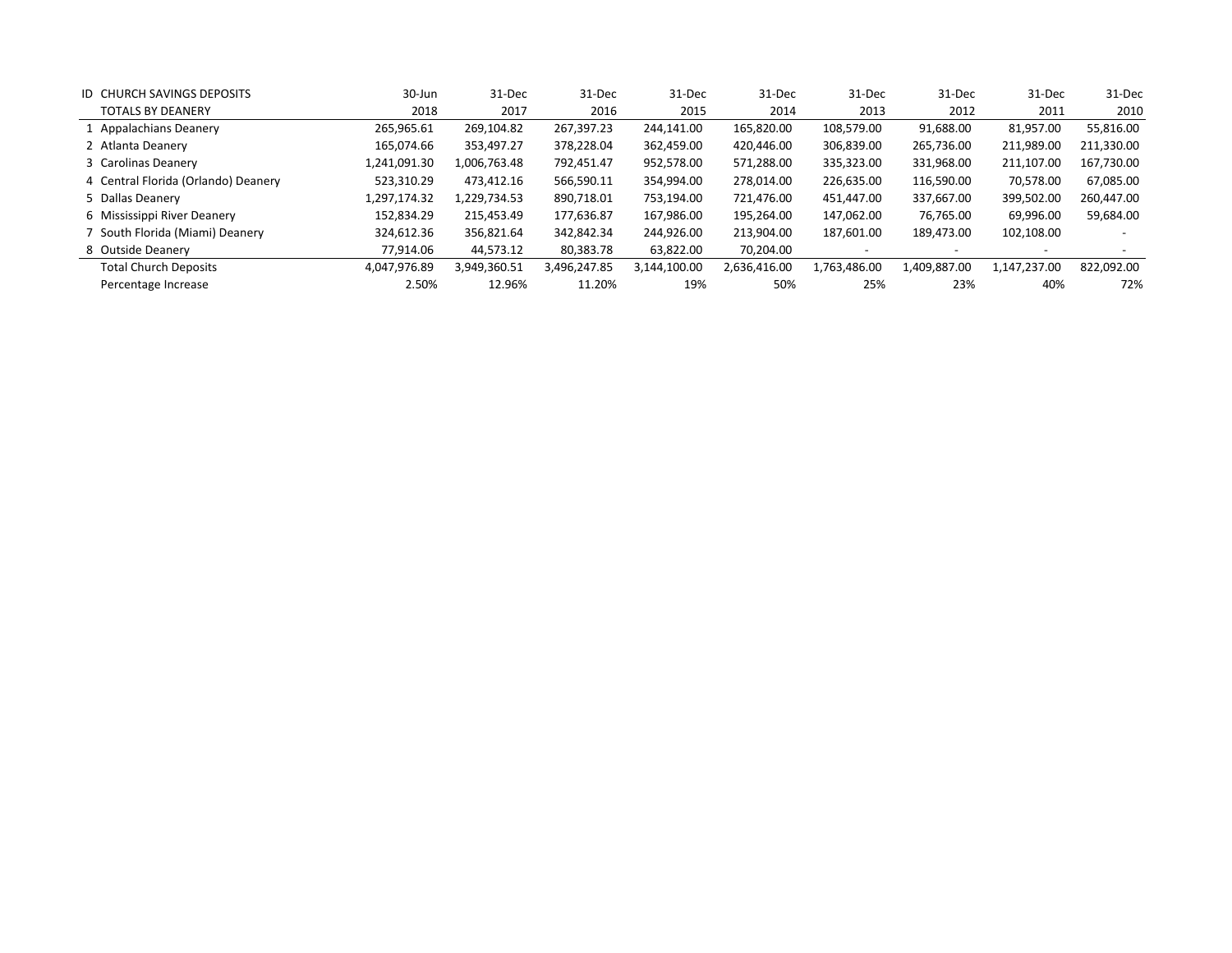| ID CHURCH SAVINGS DEPOSITS               | 30-Jun    | 31-Dec     | 31-Dec                   | 31-Dec         | 31-Dec     | 31-Dec                      | 31-Dec                   | 31-Dec                    | 31-Dec     |
|------------------------------------------|-----------|------------|--------------------------|----------------|------------|-----------------------------|--------------------------|---------------------------|------------|
| <b>TOTALS BY DEANERY</b>                 | 2018      | 2017       | 2016                     | 2015           | 2014       | 2013                        | 2012                     | 2011                      | 2010       |
| PARTICIPATING CHURCHES                   |           |            |                          |                |            |                             |                          |                           |            |
| 5 All Saints, Albuquerque                | 389279.06 | 383,378.18 | 371,875.67               | 336,858.00     | 312,715.00 | 255,850.00                  | 225,137.00               | 214,943.00                | 174,704.00 |
| 5 All Saints, Victoria                   | 5226.12   | 5,110.07   | 4,885.61                 | 4,671.00       | 4,466.00   | 4,270.00                    | 4,082.00                 | 3,924.00                  | 3,752.00   |
| 4 Annunciation, Jacksonville             |           |            |                          |                | 5,299.00   | 5,066.00                    |                          |                           |            |
| 8 Appalachians Deanery                   | 1613.27   | 1,527.82   | 1460.71                  | 1,182.00       | 983.00     | 354.00                      | 203.00                   |                           |            |
| 8 Carolinas Deanery                      | 43825.75  | 41,254.10  | 34706.21                 | 29,023.00      | 25,954.00  | 27,853.00                   | 24,863.00                | 21,379.00                 | 14,803.00  |
| 7 Christ the Savior, Miami FL            | 263.55    | 257.70     | 246.39                   |                |            | $\overline{\phantom{a}}$    |                          |                           |            |
| 8 Dallas Deanery                         | 1831.88   | 1,791.20   | 1,712.53                 | 1,637.00       | 2,241.00   | 3,201.00                    | 5,229.00                 | 2,313.00                  |            |
| 8 Diocese of Central Florida ECC         |           |            | 3,221.12                 | 3,080.00       | $\sim$     | $\overline{\phantom{a}}$    |                          |                           |            |
| 1 Dormition, Norfolk                     | 88337.5   | 74,345.01  | 109,590.59               | 140,893.00     | 99,606.00  | 78,021.00                   | 72,180.00                | 58,732.00                 | 43,833.00  |
| 2 Gainesville (GA) Mission Station       | 2069.43   | 2,023.47   | 1,934.60                 | 1,850.00       | 1,768.00   | 1,691.00                    | 1,616.00                 | 1,545.00                  | 1,478.00   |
| 3 Archangel Gabrial Hickory Station (NC) | 33108.81  | 32,373.55  | 23,536.86                | 10,971.00      | $\sim$     | $\blacksquare$              | $\centerdot$             |                           |            |
| 5 Holy Apostles, Bixby OK                | 7057.25   | 6,900.52   | 5,603.03                 |                | $\sim$     | $\blacksquare$              |                          |                           |            |
| 3 Holy Apostles, Columbia                | 1320.2    | 1,290.88   | $\overline{\phantom{a}}$ | 13,699.00      | 114.00     | 30,310.00                   | $\overline{a}$           |                           |            |
| 3 Holy Ascension, Mt Pleasant            | 217633.27 | 102,397.00 | 65,381.16                | 63,928.00      | 62,507.00  | 61,117.00                   | 59,759.00                | 58,431.00                 | 58,615.00  |
| 3 Holy Cross, Greensboro                 | 778656.9  | 655,150.41 | 526,718.85               | 248,571.00     | 29,041.00  | $\overline{\phantom{a}}$    | 92,839.00                | 26,632.00                 | 21,501.00  |
| 6 Holy Nativity, Shreveport              |           |            |                          |                |            | $\mathbb{L}$                | $\blacksquare$           | $\mathbb{Z}^{\mathbb{Z}}$ |            |
| 3 Holy Resurrection, Augusta             |           |            |                          |                | $\sim$     | 11,778.00                   | 11,261.00                | 10,766.00                 | 10,293.00  |
| 6 Holy Resurrection, Clinton             | 12552.49  | 12,273.72  | 11,734.65                | 11,219.00      | 10,726.00  | 4,278.00                    |                          |                           |            |
| 8 Holy Spirit CCC, Safety Harbor         |           |            | 77,162.66                | 60,742.00      | 70,204.00  | $\overline{\phantom{a}}$    |                          |                           |            |
| 7 Holy Spirit, Venice                    | 33363.99  | 32,622.89  | 31,190.03                | 29,820.00      | 23,450.00  | $\blacksquare$              |                          |                           |            |
| 3 Holy Transfiguration, Raleigh          | 60848.36  | 59,497.05  | 56,883.81                | 54,385.00      | 81,551.00  | 48,963.00                   | 84,670.00                | 48,537.00                 |            |
| 1 Protection, Clarksville                | 18418.09  | 18,009.07  | 11,395.08                | 11,799.00      | 8,842.00   | 10,289.00                   | 5,563.00                 |                           |            |
| 1 St Ambrose, Roanoke                    | 57769.33  | 56,486.40  | 54,005.39                | 28.00          | $\sim$     | $\sim$                      | $\overline{\phantom{0}}$ |                           |            |
| 5 San Antonio Mission (Organizing)       | 805.61    | 640.13     | 612.02                   | 585.00         | 559.00     | 535.00                      | 511.00                   |                           |            |
| 1 St Andrew, New Port Richey             | 82.31     | 21,542.28  | 35,262.99                | 20,083.00      | 14,312.00  | 15,853.00                   | 10,304.00                |                           | 794.00     |
| 1 St Anne, Oak Ridge                     |           |            |                          | $\overline{a}$ |            | $\overline{\phantom{a}}$    |                          |                           |            |
| 1 St Athanasius, Nicholasville           | 38363.64  | 37,126.28  | 35,495.62                | 33,937.00      | 32,446.00  | $\overline{\phantom{a}}$    | $\overline{\phantom{a}}$ | 11,105.00                 | 10,617.00  |
| 5 St Barbara, Fort Worth                 | 74253.36  | 72,604.37  | 69,415.43                | 76,427.00      |            | $\blacksquare$              |                          |                           |            |
| 5 St Basil, Weatherford                  | 989.28    | 967.31     | 924.83                   | 884.00         | 9,661.00   | 2,602.00                    | (73.00)                  | 258.00                    |            |
| 3 St Basil, Wilmington                   |           |            |                          |                |            | 772.00                      | 3,644.00                 | 1,528.00                  |            |
| 2 St Basil's, Marietta                   |           |            |                          |                | 10,099.00  | 8,100.00                    | $\overline{\phantom{a}}$ |                           |            |
| 5 St Cyril & Methodius, Hartshorne       | 230.23    | 225.12     | 215.23                   | 206.00         | 101.00     | $\mathcal{L}_{\mathcal{A}}$ | $\overline{\phantom{a}}$ |                           |            |
| 5 St Cyril, The Woodlands                | 81729.77  | 57,380.10  | 56,986.15                | 21,550.00      | 10,454.00  | 1,930.00                    | $\overline{\phantom{a}}$ | 10,530.00                 | 10,068.00  |
| 6 St George & Alexandra, Ft Smith        | 111437.27 | 108,838.45 | 55,351.06                | 52,920.00      | 50,596.00  | 48,373.00                   | 16,472.00                | 32,496.00                 | 31,069.00  |
| 5 St George, Pharr                       | 4668.9    | 4,234.87   | 11,543.91                | 4,327.00       | 3,533.00   | 1,572.00                    | 1,503.00                 | 5,009.00                  |            |
| 2 St Innocent, Macon                     | 37916.59  | 278,513.91 | 300,746.10               | 287,439.00     | 262,001.00 | 225,011.00                  | 209,352.00               | 158,081.00                | 159,790.00 |
| 7 St James, Port St Lucie                | 117033.07 | 164,247.26 | 158,726.21               | 77,145.00      | 58,553.00  | 64,852.00                   | 78,049.00                |                           |            |
| 3 St James, Beaufort                     | 86991.69  | 85,059.81  | 52,059.68                | 33,371.00      | $\sim$     | $\blacksquare$              |                          |                           |            |
| 6 St John Chicago, Rogers                | 22060.56  | 26,514.82  | 25,350.23                | 24,281.00      | 59,435.00  | 20,068.00                   | 14,319.00                |                           |            |
| 5 St John Damascus, Tyler                | 21808.56  | 21,324.23  | 18,373.73                | 17,567.00      | 24,162.00  | 32,135.00                   | 26,348.00                | 23,311.00                 | 22,340.00  |
| 3 St John Ladder, Greenville             | 1558.21   | 1,523.61   | 1,451.26                 | 435,168.00     | 321,964.00 | 106,575.00                  | 9,085.00                 | $\blacksquare$            | 20,608.00  |
| 2 St John Wonderworker                   | 80727.48  | 29,583.83  | 28,284.84                | 27,043.00      | 76,279.00  | $\sim$                      | $\overline{a}$           |                           |            |